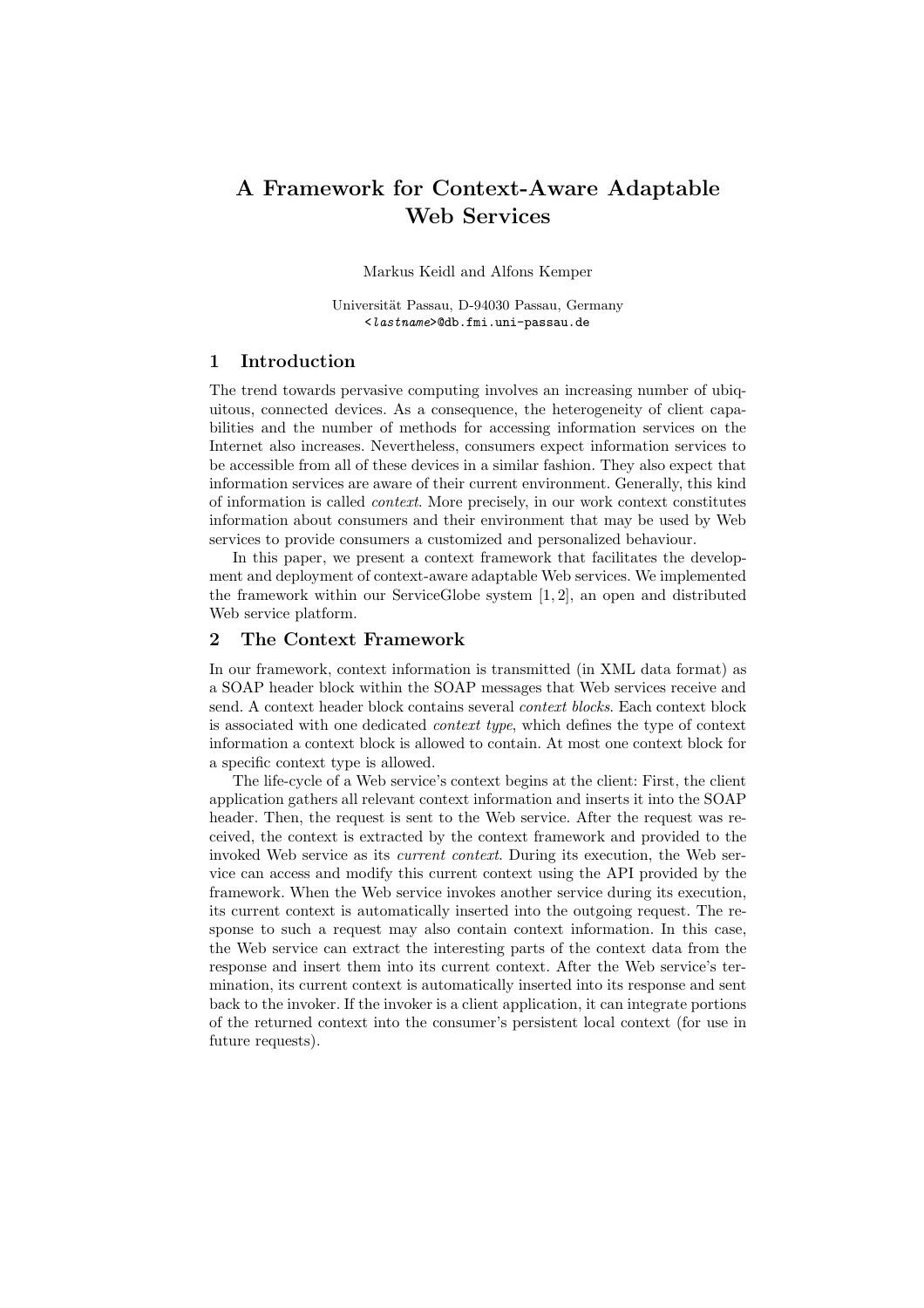

**Fig. 1.** Components for Context Processing

# **2.1 Processing Context**

There are four components that process context information (see Figure 1): Web services, context plugins, context services, and clients (not shown). Invoked *Web services* themselves can always process any context information. They have full control over how the context information influences their execution and their replies, and they can also modify the context. *Context plugins* are implemented in Java and must be installed locally at a host. Every plugin is associated with one dedicated context type. *Context services* are Web services that implement the ContextService interface, which is defined using the WSDL standard. Just as context plugins, every context service is associated with one context type. In contrast to context plugins, context services need not be installed locally, but can be available anywhere on the Internet. The *client application* also processes context information, e.g., it converts price information in a response into the currency at the consumer's current location.

There are four occasions at which context is processed automatically, as shown in Figure 1: First, the incoming SOAP request of an invoked Web service is pre-processed (1), based on the context in the request. Furthermore, whenever the Web service invokes other services, outgoing requests are post-processed before they are actually sent (2). All incoming responses to outgoing requests are pre-processed before they are returned to the Web service (3). Finally, the outgoing response of the invoked Web service is post-processed (4), based on the service's current context.

# **2.2 Processing Instructions**

In our framework, a context block could potentially be processed by several components. Furthermore, it can be processed by all hosts on which the invoked Web service invokes other services. Context processing instructions are used to specify rules of precedence and the components and hosts that should actually be used for context processing. They encompass context service instructions and processing guidelines. With context service instructions, context services that should be used for context processing and their execution order are specified. With processing guidelines, the components that should be used to process a